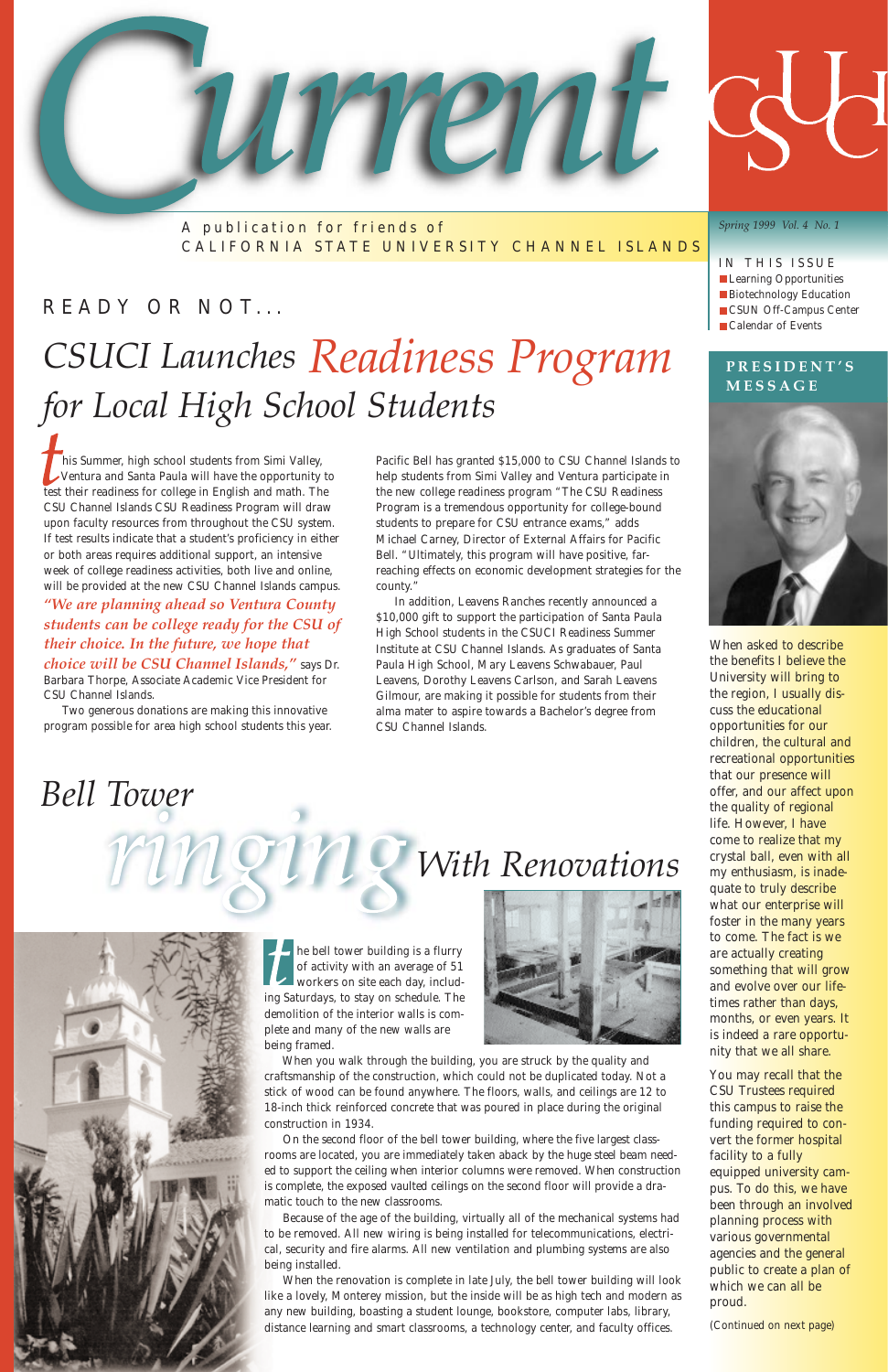tudents from Moorpark College have an extraordinary opportunity to gain first-hand experience in the latest biotechnology processes and manufacturing techniques in a newly renovated 8,000 square foot laboratory facility at CSU Channel Islands.

Generous donations of high-tech laboratory equipment from Amgen Inc. and Baxter Healthcare Inc. have made possible this innovative public-private partnership between our region's biotechnology giants and the University and the Community College District. The eleven students enrolled in this program are taking the first formal academic class to be held on the CSUCI campus.

> "The program offers eight modules in such areas as plant design and cell culture," explains Moorpark Professor Maureen Harrigan, who directs the Biotechnology Program. "Students are gaining valuable experience in the techniques used to produce therapeutic proteins. These proteins, made by Amgen and Baxter, are used to treat hemophiliacs and patients with kidney diseases."

> > Volunteer participation by Amgen and Baxter scientists provides a high ratio of instructors to students in lectures and in the laboratory. About half the students already have a degree in a scientific field and are taking this opportunity to gain a credential in biotechnology. Other students will earn an A.S. degree before transferring to a four-year university, such as CSUCI, to complete their education.

> > > *Student Matt Jeng using a glucose analyzer*

#### *(Continued from front page)*

Overseeing this effort is our unique government structure: California State University Channel Islands Site Authority. In response, a development plan is being designed that produces the revenues we need to convert the existing facility while providing an opportunity to house our faculty, staff, and students, and to create employment opportunities.

Protecting our environmentally sensitive site with its valuable flora and fauna will be a top priority as we look toward breaking ground on the new development early next year. Particularly gratifying is the financial support that is beginning to come to our University. You will read of our commitment to the concept of "the green campus" and the financial help we have received to convert our fleet to non-polluting vehicles. We have received a number of private gifts to help us start our University and these funds are now building a scholarship endowment as well as funding our unique academic enterprises such as the CSUCI/CSU Readiness project at Santa Paula High School. Naturally, we are anxious to accommodate our local students when we finally open our doors and, to that end, are presently conducting a pilot program with the Santa Paula Union High School District to prepare these future students. Our aim is to ensure our students' readiness for college and specifically ensure their competence in math and English. It is our desire to expand the CSU-sponsored program across the region in the next school year, working with our superintendents and principals and our local community colleges to ensure that

all of our local students are given the opportunity to experience an uninterrupted education.

As you read on, I hope we can share some of the excitement my colleagues and I experience as we plan our new University. We thank you all for your support, for it is a daunting, but particularly rewarding task. We look forward to the Fall, for our efforts will take on new meaning as we welcome the first students to our site, which, after all, is why we're doing what we are doing, isn't it?

*J. Handel Evans* PRESIDENT

# *Launched At CSU Channel Islands Innovative Partnership In Biotechnology Education*

*group of K-14 public education representatives have been assisting in the planning and coordination of educational programs of interest to CSU Channel Islands such as early outreach, math and English preparation, articulation with high schools and colleges, academic program development, and teacher education. Meetings are held twice a year with 21 Ventura County Superintendents and six Community College Vice Presidents.*

- Two thousand surveys were sent to members of the agriculture community to gauge interest in various academic programs; 302 were returned and analyzed. The business of agriculture was strongly supported, along with specific course offerings not necessarily leading to a degree. A focus group of twenty growers who helped construct the survey convened on February 22, 1999 facilitated by Dr. Tim Stearns of CSU Fresno to examine implications for program planning.
- CSUCI and the Naval Postgraduate School at Monterey have entered into a partnership to offer eight prerequisite courses to the Masters in Management for Navy pilots. Civilians and dependents may also enroll, provided they have a bachelor's degree. The courses will be offered on a quarter system over a period of twelve months on the new campus site for a group of 25 students. Courses are planned to start in Summer 1999.
- CSUCI is part of a L.A. Basin consortium of CSU campuses to develop CalStateTeach, a distance learning curriculum for a fast-track, 18-month multiple subjects teaching credential. With more than 500 teachers working with "emergency" permits in Ventura County schools, and over 25,000 statewide, this program helps address the growing demand for fully qualified instructors.
- An accredited CSU Masters of Social Work program from CSULB in partnership with CSUCI, has been delivered to 21 students as part of a four campus pilot program offered via interactive television. The three-year program involves a wide range of field activities with children, families, and youth of Ventura County.
- A coordinator has been hired to recruit "a few good men and women"—25 navy professionals, to be exact—who wish to re-educate themselves for secondary education. The transition from the Military to the Teaching Profession Program (TMTP) will be delivered via distance learning beginning Fall 1999, and launched with CSUN. The initial three courses are being designed by CSUN faculty for Fall 1999 broadcast along with webenabled instruction.

## LEARNING OPPORTUNITIES *CSU Channel Islands Co-Curricular and Extended Learning Planning Update*

### **PRESIDENT'S MESSAGE**

### *Public/ Private Partnership At Work*

n August of 1998, Rieger and Milliken Corporation became one of the Channel Islands' first tenants by occupying 3,800 square feet of space in the Science and Technology Building. Rieger and Milliken is a systems integrator and a custom designer of computer software and hardware. Their primary customer base is the airline industry, medical equipment manufacturers, and banking. "This is an ideal environment for R & D and new product companies," says Ron Rieger. "We strongly believe there's an advantage to being in on the ground floor of the development of the new Channel Islands campus." For information

on leasing property at CSU Channel Islands, please contact George Dutra at (805) 383-8422.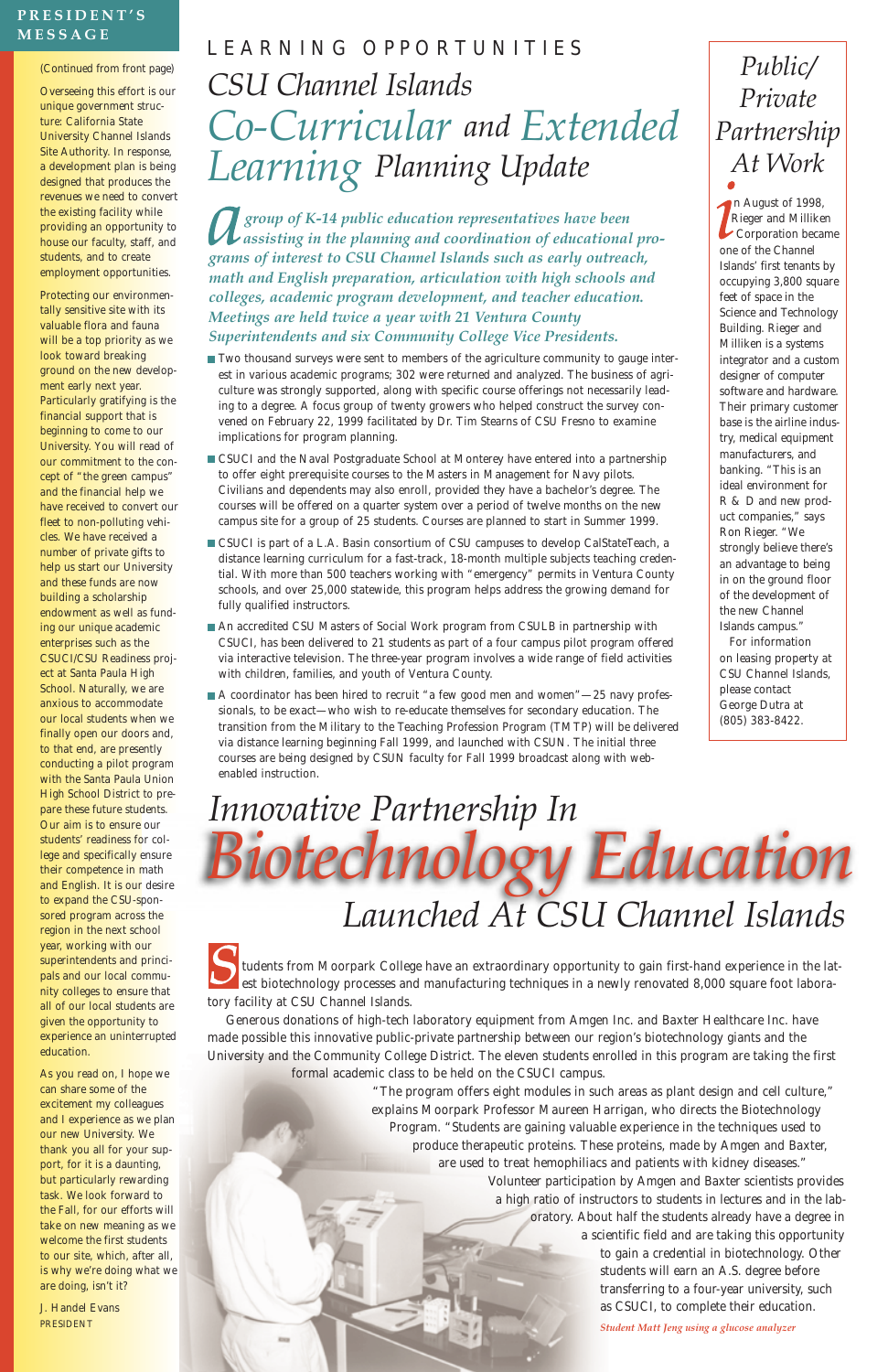*Tom Malley, Chairman CSU Channel Islands Foundation*



*Tom Malley serve as its first volunteer Chairman.*

Mr. Malley is an attorney in Camarillo where his law firm specializes in land use regulation and development law. A resident of Ojai, Mr. Malley is also a Board Member of the Center for Earth Concerns and a member of the Advisory Board of KCLU-FM. He has been active with the Boys and Girls Club of Camarillo and the Ventura Unified School District. He is a past Commissioner of the Ventura County Planning Commission. Mr. Malley is a graduate of Mt. St. Mary's College and received his law degree from Hastings College of Law at the University of California.

The CSUCI Foundation's Development Committee is spearheading an effort to recruit the first 100 Founding Members of the President's Circle. Donors who make a gift of \$1,000 or more will be recognized with a specially-designed tile inscribed with their name and placed beside the fountain in the new President's Garden. More than 30 individuals have already made a gift or a pledge to be among the Founders of the President's Circle.

The Giles W. and Elise G. Mead Foundation recently made a grant towards underwriting a workshop on "Growing a Green Campus" to be held at CSU Channel Islands. The program will invite individuals representing the perspectives of business, transportation, agriculture, government, and environmental organizations and foundations to meet with CSUCI's planning team. Catellus Residential Group has agreed to cosponsor the workshop.

If you would like to find out more about making a gift to California State University Channel Islands, please contact Elizabeth S. Stacey, Director of Development at (805) 383-8429 or e-mail: estacey@csuci.edu.

California State University Channel Islands would like to thank the friends and supporters who have made generous gifts to the University to date. These gifts made during the first two years of our young University's life demonstrate the strong commitment these donors have to helping Ventura County achieve its long-held dream of a public four-year university to educate and serve the people of this region.

### **President's Circle**

Members of the President's Circle are individual donors who have contributed \$1,000 or more to the University.

> *Michael Bobrow & Julia Thomas Linda & John Dullam Handel & Carol Evans Teddy & Ed Colbert Robert & Norma Lagomarsino Carolyn Leavens Terri & Mark Lisagor Tom & Barbara Malley Laura McAvoy & Sol Chooljian Neil & Pamela Rocklin Doug & Diane Off Victoria & Bruno Pozzi Lucinda Smith Barbara Thorpe & Ted Cartee*

### **President's Corporate Council**

Members are corporations who have contributed \$5,000 or more to the University.

> *City National Bank The Gas Company Pacific Bell*

#### **Individual Donors**

*Jeanne Adams Penny Bohannon Sterling & Elizabeth Bugg Stephen & Caroline Doll Yvonne V. Esler Warren & Ardelle Faue Fred J. Ferro Patrick J. Forrester Bill & Kristin Kiefer James Ludwick Larry & Barbara Meister Carmen Ramirez Elizabeth Stacey & Peter Marien* **Foundations, Organizations and Businesses** *Bank of America Capital Commercial Real Estate Services Inc. Hansen Trust Giles W. & Elise G. Mead Foundation Rotary Club of Camarillo Ventura County Star* **Planned Gifts & Bequests** *Vivian K. Bostwick*  **In-Kind Gifts** In kind gifts valued at \$500 or more are listed *Diane Blafer Robert Lagomarsino City National Bank*

*The California State University Channel Islands Foundation was established for the purpose of encouraging and accepting private gifts to the University. The CSUCI Foundation is a 501(C)3 tax exempt organization.*

### **HONOR ROLL OF DONORS**

### *Supports New University*

# *CSUCI Foundation*

**NORTHRIDGE AT CHANNEL ISLANDS**

*New Name and Logo Coming For The Off-Campus Center* 

As the CSU Northridge off-campus center makes its move to Channel Islands this Summer, it will be adding a new look and name.

"We've agreed to call ourselves CSU Northridge at Channel Islands," says Steve Lefevre, Director. "The name calls attention to our new location at CSUCI, but also lets everyone know that our programs and students remain with CSU Northridge." The campus will start using the new name in July.

"Students will immediately notice the improved student services and activities we'll be able to offer," says George Morten, Coordinator of Student Services at the Center. "We'll be better able to support the academic side with financial aid, counseling, career and disabilities services, wellness, and student life

programs."

The 13,000 square foot library will be the final element of Phase I construction to be completed. The library should be ready for occupancy in October or November. "We'll box up our library and keep it in storage until the new building is ready," says Lefevre. In the meantime, the campus will set up temporary services for electronic retrieval of materials and inter-library loans for books and articles.